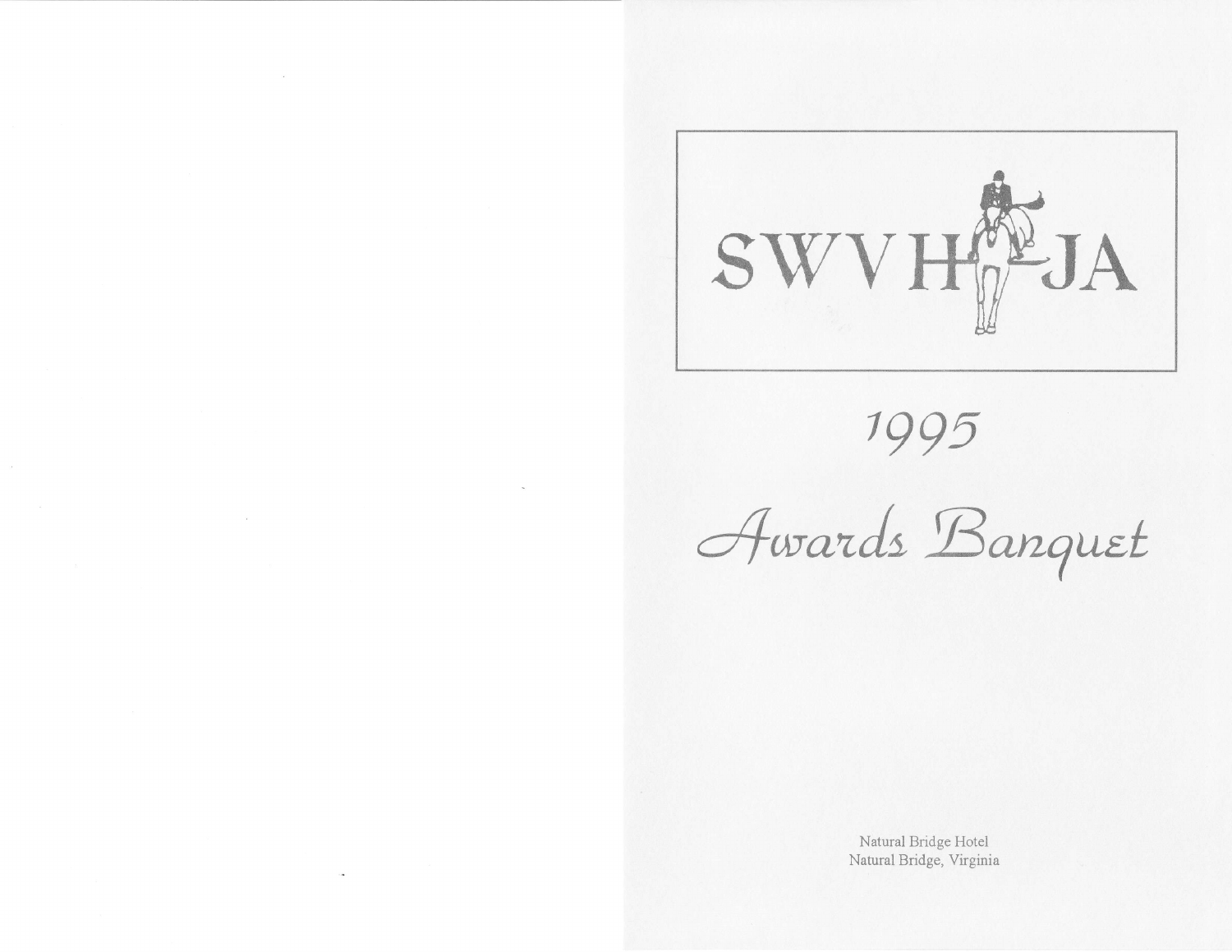### ADULT AMATEUR HUNTER - The "Beauregard Trophy" Donated by Dr. and Mrs. Thomas C. Scordas

| CHAMPION-          | Honor Code, Hollins College   |
|--------------------|-------------------------------|
| RESERVE CHAMPION - | Sugar Creek, Nick Alberti     |
| Third -            | Raintree, Judy Spitzer        |
| Fourth -           | London Fog, Birnam Farm       |
| Fifth -            | Equal Justics, Stephanie Key  |
| Sixth -            | Keelo-Ver, Virginia Borthwick |
| Seventh -          | Snicker, Hollins College      |
| Eighth -           | Tupelo Honey, Linda Chicette  |
|                    |                               |

## CHILDREN'S HUNTER - The "Hunting Hills Trophy"

| CHAMPION-          | Miss Virginia, Ann Alexander |
|--------------------|------------------------------|
| RESERVE CHAMPION - | Another Fling, Mary Grachus  |
| Third -            | High Fly, Aven Hormel        |
| Fourth -           | Devant, Hillary Graham       |
| $F$ ifth -         | On Thin Ice, Briana Gerhart  |
| $sixth -$          | Snicker, Hollins College     |
| $S$ eventh -       | Silent Partner, Andrea Deal  |
| Eighth -           | Rumor Has It, Jenny Jenkins  |
|                    |                              |

## GREEN HUNTER - The "Smooth Style Trophy"

Donated by Mr. and Mrs. Thomas Ginaven

| CHAMPION-          | The Brass Ring, Four Winds Farm of Bristol           |
|--------------------|------------------------------------------------------|
| RESERVE CHAMPION - | Harbor Point, Patti Carroll                          |
| Third -            | Magical Myrth, George P. Moore, Jr.                  |
| Fourth -           | Another Fling, Mary Grachus                          |
| $Fith -$           | Silent Partner, Andrea Deal                          |
|                    | Frost on the Pumpkin, Joan Alberti & Courtney Watson |
| Seventh -          | Tuckerintonite, Erin Duchynski                       |
| Eighth -           | Clockwise, Mr. And Mrs. J. T. Tallon                 |

### INTERMEDIATE HUNTER - The "Foxcrossing Trophy" Donated by Mr. and Mrs. J. T. Tallon

My Alibi, Anna Vandegriff CHAMPION -RESERVE CHAMPION -What Luck, Jessica Young First Fling, Jenny Foley Third-Fourth -Absoluto, Dr. Gail Stanley Fleetcroft Andre, Olivia Schroeder Fifth -Sixth -Space Cowboy, Anna Vandegriff Famley Violet, Lauren Fincher Seventh -Touch of Grey, Elizabeth LaRoche Eighth -

## LOW HUNTER - The "Damast Trophy"

Donated by Birnam Farm

| CHAMPION-          | The Brass Ring, Four Winds Farm of Bristol |
|--------------------|--------------------------------------------|
| RESERVE CHAMPION - | Quill's Mark, Mrs. D. C. Stewart           |
| Third-             | Tuckerintonite, Erin Duchynski             |
| Fourth -           | Magical Myrth, George P. Moore, Jr.        |
| Fifth -            | Another Fling, Mary Grachus                |
| Sixth -            | Sugar Creek, Nick Alberti                  |
| Seventh -          | Snicker, George P. Moore, Jr.              |
|                    | Clifton, Hollins College                   |

### PONY HUNTER - The "Bray's Island Sweet Repose Trophy" Donated by Aaren Ross

Paris Tinsel, Jodi Armstrong

Bit Of Heaven, Rainbow Acres Short 'N Sassy, Heather Gurley

Partner In Crime, Samatha Grist

Tuckerintonite, Erin Duchynski

Quill's Mark, Mrs. D. C. Stewart

Short 'N Sassy, Heather Gurley Galen Raintree, Tara Carr

The "Whitney S. Brown Trophy"

Cat Nip, Seventh Heaven Farm

Double Digit, Stacey Blackburn

Bumble, Mill Creek Farm

My Alibi, Anna Vandegriff Short 'N Sassy, Heather Gurley

Donated by Mr. and Mrs. J. T. Tallon

Moo's Magic Moment, Katie Ginther Juke Box Hero, AYR Show Stable

Magical Myrth, George P. Moore, Jr.

"The Tack Room Trophy"

Shalako, Claudia Brownell

Harbor Point, Patti Carroll

Time Will Tell, Leah Clore

Moc's Magic Moment, Katie Ginther

Buster Jones, Seventh Heaven Farm

Donated by Donna Sweeney and Cindy Quick

Bumble, Mill Creek Farm Mon Amie, Lynsi Montgomery

CHAMPION -RESERVE CHAMPION -Third-Fourth - $Fith -$ Sixth -Seventh -Eighth -

SCHOOLING HUNTER -

CHAMPION -RESERVE CHAMPION -Third-Fourth -Fifth-Sixth -Seventh -Eighth -

SPECIAL HUNTER -

CHAMPION-RESERVE CHAMPION -Third-Fourth -Fifth -Sixth -Seventh -Eighth -

WORKING HUNTER -

CHAMPION -RESERVE CHAMPION -Third-Fourth -Fifth -Sixth -Seventh -Eighth -

Shalako, Claudia Brownell The "Hyde Park Trophy" Donated by Hollins College The Brass Ring, Four Winds Farm of Bristol Clifton, Hollins College Honor Code, Hollins College Sugar Creek, Nick Alberti Twist of Mischief, Cassandra Thomas Sophie's Choice, Ann Alexander Quill's Mark, Mrs. D. C. Stewart

## SWYHJA ADULT EOUITATION ON THE FLAT - Donated by Sweet Briar College

CHAMPION -RESERVE CHAMPION -Third-Fourth -Fifth-Seventh -Eighth -

Cindy Harris Judy Spitzer Chip Surratt Laura Daugherty Emmy Weigel Vickie Byrd Debbie Stuebe Jacqueline Shipplett Cindy Rakow

Palm Beach, Hollins College